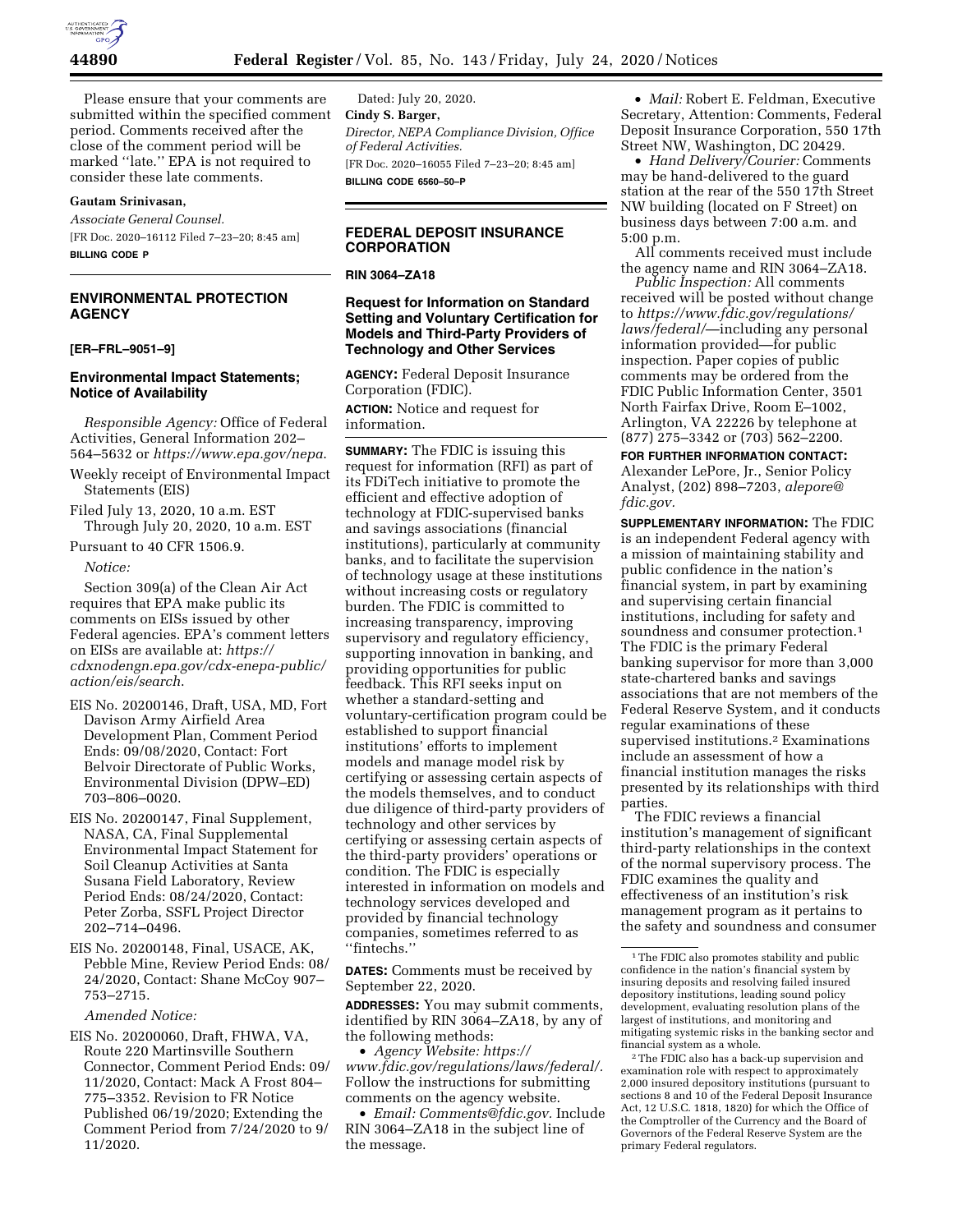protection aspects of third-party arrangements. The FDIC also examines a financial institution to ensure that the products, services, and activities supported by a third party are safe and sound and comply with applicable laws and regulations, including those concerning consumer protection and civil rights. Reviews of third-party arrangements are also a critical area included in examinations of the trust and information technology functions.

Financial institutions often establish relationships with third parties to provide certain functions that financial institutions do not perform or to meet short-term needs that they are unable to fulfill. Therefore, financial institutions rely on third-party relationships for many different aspects of their operations, including credit management, operational risk management, valuation, and stress testing. Management is responsible for identifying and controlling risks from activities conducted by or through its financial institution, whether these risks arise from internal business activities or through arrangements with a third party.3 These risks include those that arise from reliance on models, technologies, and other products or services provided by third parties. Model guidelines 4 describe risk management principles relating to financial institutions employing models, which are described as quantitative methods, systems, or approaches that apply statistical, economic, financial, or mathematical theories, techniques, and assumptions to process input data into quantitative estimates.5 In general, model risk management should be commensurate with the financial institution's overall use of models, the complexity and materiality of its models, and the size and complexity of the financial institution's operations. Financial institutions also should be mindful of consumer protection risks when using third-party models or

5For example, financial institutions entering into a relationship with a third party to employ these models would also need to comply with section 5 of the Federal Trade Commission Act (15 U.S.C. 45) and ensure that lending practices that are not discriminatory in violation of the Equal Credit Opportunity Act (15 U.S.C. 1691–1691f).

technologies, to ensure they are developed and operated in compliance with applicable consumer protection laws and regulations, which may include, for example, fair lending laws, privacy laws, and prohibitions against unfair, deceptive, or abusive acts or practices.6

As the financial services industry evolves, more financial institutions are using third-party models and technologies for functions that either are new or had been performed in-house in the past. The FDIC recognizes that the use of such models and technologies can assist the financial institution in providing greater benefits to consumers and increasing financial inclusion. The use of third-party models and technologies may also give the financial institution access to greater expertise or efficiency in providing a particular product or service at lower cost.

Many financial institutions, particularly community banks, have indicated to the FDIC that sometimes the costs and other resources associated with deploying models or technologies from third parties can be prohibitive. Vendors offer increasingly complex models with a range of features, and as a result, institutions may find it challenging to validate and assess such models. For example, an institution might conclude that it must hire new internal staff, retain consultants, or impose contractual obligations on the third party in order to conduct the model validation. In addition, for thirdparty outsourcing arrangements that support models, institutions conduct risk reviews on third-party providers. These risk reviews involve financial, operations, contract, and insurance assessments, along with assessment of other aspects of the outsourcing arrangements. Representatives of financial institutions have expressed concerns to the FDIC that the costs associated with the financial institutions' review of both models and third-party providers of models can create barriers to entry, particularly in the community banking market, by limiting the institutions' ability to effectively and timely on-board third parties and deploy new and innovative models.

The FDIC recognizes the important role that technological innovations can

play in transforming the business of banking and enabling regulators to supervise more efficiently, thereby reducing regulatory burden while maintaining consumer protection and safety and soundness standards. Therefore, the FDIC is exploring opportunities to assist financial institutions in effectively complying with laws and regulations regarding management of third-party risks concerning the use of models, such as credit underwriting models. Among other things, the FDIC is considering the value of standards for assessing models. The development of relevant standards, along with the development and application of a voluntary certification process to ensure that models conform to those standards, could potentially allow for more financial institutions particularly community banks—to engage with third parties, including fintechs; permit FDIC supervision resources to be used more efficiently and effectively; and reduce costs of doing business for financial institutions and providers of models.

The FDIC also is considering whether a voluntary certification or assessment program could support financial institutions' due diligence of third-party providers of a range of technology and other services by certifying or assessing certain aspects of the third-party providers' operations or condition. The FDIC is interested in whether there are unique elements and challenges associated with financial institutions' due diligence of third-party providers of technology and other services that would benefit from a voluntary certification or assessment program applicable to such providers. The FDIC is primarily interested in due diligence elements associated with third-party providers of technology and other services that support a financial institution's financial and banking activities, such as deposit, lending, and payment functions. The FDIC also is interested in comments regarding due diligence for other types of third-party providers, such as those providers that support the financial institution's corporate activities, including payroll and human resources. The FDIC also requests comments on what alternative steps the FDIC could pursue, other than a voluntary certification or assessment program, to support financial institutions' efforts to assess risk efficiently and effectively when contemplating new or monitoring existing relationships with third-party providers.

As part of this Request for Information, the FDIC is not considering substantive revisions to its existing

<sup>3</sup>Section 39 of the Federal Deposit Insurance Act requires the Federal Deposit Insurance Corporation to establish safety and soundness standards. 12 U.S.C. 1831p–1. These standards are set forth in part 364 of the FDIC Rules and Regulations. 12 CFR<br>part 364.

<sup>&</sup>lt;sup>4</sup> See, e.g., Supervisory Guidance on Model Risk Management, FIL–22–2017 (June 7, 2017), Guidance for Managing Third-Party Risk, FIL–44–2008 (June 6, 2008), Interagency Guidelines Establishing Standards for Safety and Soundness, 12 CFR part 364, appendix A, and Interagency Guidelines Establishing Information Security Standards, 12 CFR part 364, appendix B.

<sup>6</sup>*See, e.g.,* Equal Credit Opportunity Act, 15 U.S.C. 1691–1691f; Fair Credit Reporting Act, 15 U.S.C. 1681–1681x; Interagency Statement on the Use of Alternative Data in Credit Underwriting, FIL–82–2019 (Dec. 13, 2019); Interagency Fair Lending Examination Procedures (Aug. 2009); Policy Statement on Discrimination in Lending, FR Doc. No. 94–9214 (Apr. 15, 1994); Dodd-Frank Act, Title X, Subtitle C, Sec. 1036; Pub. L. 111–203 (July 21, 2010).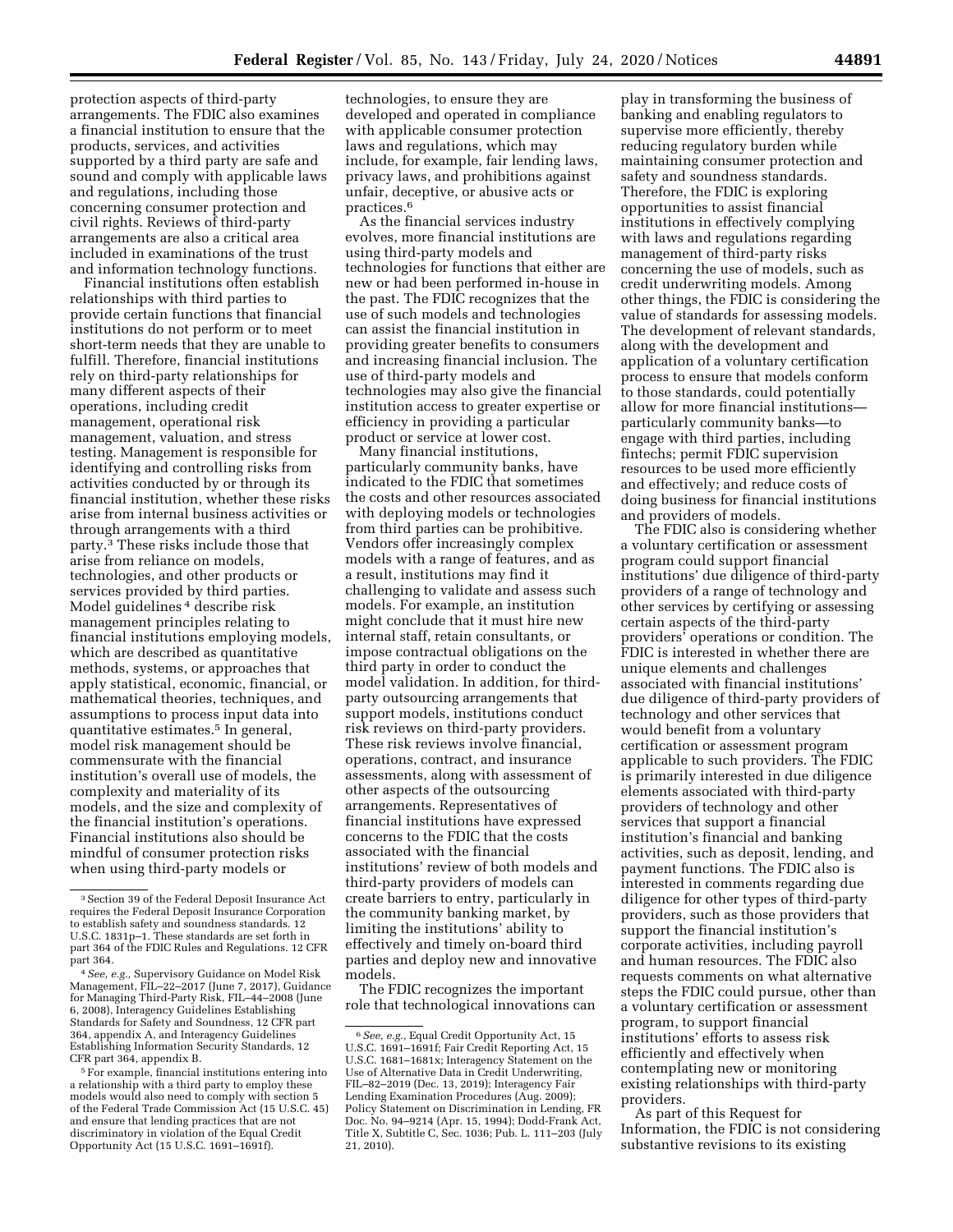supervisory guidance with respect to model risk management or third-party provider risk management. However, the FDIC seeks comment on the possible changes to its supervisory guidance that would be appropriate to facilitate financial institutions' use of a voluntary certification or assessment program for conducting due diligence and ongoing monitoring of third-party providers of technology and other services, or for reviewing models or other technologies.

# **Standard-Setting and Certification Programs**

Government and the private sector have worked together for more than a century to develop standards for use in private industry. The Federal Government has encouraged using standards developed by voluntary, consensus standard-setting bodies.7 The typical standard-setting process involves a standard-setting organization (SSO) working with stakeholders, including government agencies, to develop a standard for a particular industry or sector of the economy. The standard is established on a voluntary, consensus-driven basis and provides guidelines for engaging in a particular process or for offering a particular service or product. Categories of common standards include productbased standards, performance-based standards, management system standards, personnel certification standards, and construction standards.

Once a standard is developed, application of a conformity assessment process provides assurance that processes, products, or services meet the requirements identified in the standard. This step is vital because creating a standard alone cannot promote (for voluntary standards) or guarantee (for mandatory standards) adherence to the standard. The conformity assessment can verify that processes, products, or services meet the specified level of quality, safety, or performance. Depending on the risks of nonconformance and the confidence level necessary, there are several ways to assess whether processes, products, or services meet a standard, from an entity's self-declaration to third-party certification, validation, verification or auditing. Accreditation by an independent body of organizations that perform conformity assessment activities provides formal recognition

that the organization is competent, capable and impartial. In many ways, the assessment process is as important as setting the standard itself.

The standard-setting system in the United States is based on globally accepted principles for standards development including transparency, openness, impartiality, effectiveness, and consensus. The standard-setting process assures that:

• Information regarding standardization activities is accessible to all interested parties;

• participation is open to all stakeholders;

• all interests are balanced;

• standards respond to regulatory and market needs; and

• decisions are reached through consensus among those affected.

SSOs also strive to make standards as flexible as possible, allowing for the use of different methodologies to meet the needs of different stakeholders. Good faith efforts are made to eliminate, or at least minimize, conflict with other existing standards or rules.

SSOs often partner with government entities, academia, and industry to identify proposed solutions and work together toward a common goal. SSOs also involve consumers in the process so their needs are considered and addressed. This process results in standards that often balance regulatory and market needs, facilitate innovation, promote consumer protection, and strengthen competition.

In applying this standard-setting framework to models and third-party providers of technology and other services, financial institutions would have the ability to rely on certifications related to the third-party provider or certified models or other technology products and services. Financial institutions would not be required to use only certified third parties, models, or technologies. Instead, financial institutions would retain the flexibility to require certified third parties to meet different requirements that the financial institutions viewed as appropriate. For example, financial institutions would retain the right to request that certified third parties submit additional information for purposes of on-boarding at that financial institution consistent with the financial institution's unique use of the model or service, and consistent with applicable law and regulation.

## **Request for Comment**

Given rapid technological developments and evolving consumer behaviors in banking, the FDIC seeks to learn more regarding the benefits and

challenges of collaborating with an SSO and other stakeholders to create a standard-setting and a voluntary certification process. This certification process would potentially assist financial institutions in completing assessments or due diligence of: (1) Certain models, such as credit underwriting models, by certifying or assessing certain aspects of the models; and (2) third-party providers of technology and other services, by certifying or assessing certain aspects of the providers' operations or condition. The FDIC is interested in comments regarding initial due diligence and ongoing monitoring elements associated with third-party providers of technology and other services that support the financial institution's financial and banking activities, such as deposit, lending, and payment functions. The FDIC also is interested in comments regarding due diligence for other types of providers, such as third-party providers that support the financial institution's corporate activities, such as payroll and human resources.

Consistent with the collaborative approach to standard setting that government and the private sector have long taken, the FDIC envisions a collaboration among an SSO, the FDIC, and other stakeholders to set standards under an SSO, along with a voluntary conformity assessment process through accredited, independent certification organizations. The certification organizations would conduct conformity assessments of third-party providers that voluntarily submit required information regarding their products, services, models, or organization, with the task of determining conformance with the established standards. The FDIC is issuing this RFI to seek public input regarding all aspects of establishing an SSO, qualifying certification organizations, and implementing a voluntary conformity assessment process.

The FDIC also is considering, and seeking comment on, whether and how the FDIC's supervisory and examination efforts would need to be modified to facilitate a financial institution's use of a certified model or a certified third party of outsourced technology services.

The FDIC encourages comments from all interested parties, including but not limited to insured banks and savings associations, technology companies and fintechs, other third-party vendors and service providers, other financial institutions or companies, depositors and consumers, consumer groups, researchers, innovators, technologists, trade associations, and other members

<sup>7</sup>*See, e.g.,* National Technology Transfer and Advancement Act of 1995, Public Law 104–113, section 12(d) (Mar. 7, 1996); OMB Circular No. A– 119 Revised, ''Federal Participation in the Development and Use of Voluntary Consensus Standards and in Conformity Assessment Activities'' (Feb. 10, 1998).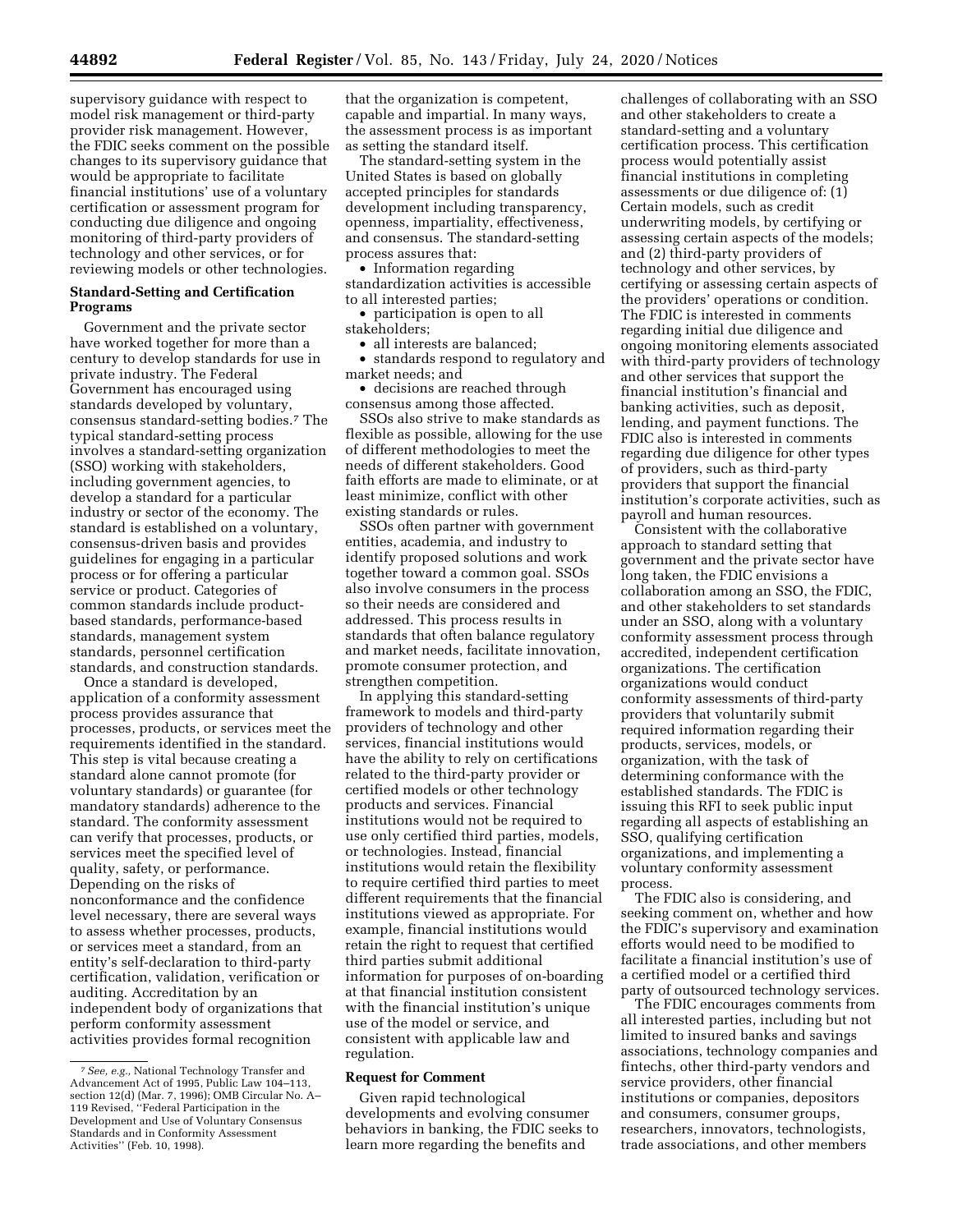of the financial services industry. The FDIC also encourages comments from standard-setters and participants in other industries using standardization and certification processes, whether voluntary or mandatory.

The FDIC invites public comment on all aspects of the RFI, including the following questions.

## *General*

*Question 1:* Are there currently operational, economic, marketplace, technological, regulatory, supervisory, or other factors that inhibit the adoption of technological innovations, or onboarding of third parties that provide technology and other services, by insured depository institutions (IDIs), particularly by community banks?

*Question 2:* What are the advantages and disadvantages of establishing standard-setting and voluntary certification processes for either models or third-party providers?

*Question 3:* What are the advantages and disadvantages to providers of models of participating in the standardsetting and voluntary certification process? What are the advantages and disadvantages to providers of technology and other services that support the IDI's financial and banking activities of participating in the standard-setting and voluntary certification process?

*Question 4:* What are the advantages and disadvantages to an IDI, particularly a community bank, of participating in the standard-setting and voluntary certification process?

*Question 5:* Are there specific challenges related to an IDI's relationships with third-party providers of models or providers of technology and other services that could be addressed through standard-setting and voluntary certification processes for such third parties?

(1) Are there specific challenges related to due diligence and ongoing monitoring of such third-party providers?

(2) Are there specific challenges related to the review and validation of models provided by such third parties?

(3) Are there specific challenges related to information sharing or data protection?

*Questions 6:* Would a voluntary certification process for certain model technologies or third-party providers of technology and other services meaningfully reduce the cost of due diligence and on-boarding for:

(1) The certified third-party provider?

(2) the certified technology?

(3) potential IDI technology users, particularly community banks?

*Question 7:* What are the challenges, costs, and benefits of a voluntary certification program or other standardized approach to due diligence for third-party providers of technology and other services? How should the costs of operating the SSO and any associated COs be allocated (*e.g.,*  member fees for SSO participation, certification fees)?

*Question 8:* Would a voluntary certification process undermine innovation by effectively limiting an IDI's discretion regarding models or third-party providers of technology and other services, even if the use of certified third parties or models was not required? Would IDIs feel constrained to enter into relationships for the provision of models or services with only those third parties that are certified, even if the IDIs retained the flexibility to use third parties or models that were not certified?

*Question 9:* What supervisory changes in the process of examining IDIs for safety and soundness or consumer protection would be necessary to encourage or facilitate the development of a certification program for models or third-party providers and an IDI's use of such a program? Are there alternative approaches that would encourage or facilitate IDIs to use such programs?

*Question 10:* What other supervisory, regulatory, or outreach efforts could the FDIC undertake to support the financial services industry's development and usage of a standardized approach to the assessment of models or the due diligence of third-party providers of technology and other services?

#### *Scope*

*Question 11:* For which types of models, if any, should standards be established and a voluntary certification process be developed? For example, is the greatest interest or need with respect to:

(1) Traditional quantitative models? (2) anti-money laundering (AML)

transaction monitoring models?

(3) customer service models?

(4) business development models?

(5) underwriting models?

- (6) fraud models?
- (7) other models?

*Question 12:* Which technical and operational aspects of a model would be most appropriate for evaluation in a voluntary certification program?

*Question 13:* What are the potential challenges or benefits to a voluntary certification program with respect to models that rely on artificial intelligence, machine learning, or big data processing?

*Question 14:* How can the FDIC identify those types of technology or other services, or those aspects of the third-party provider's condition, that are best suited for a voluntary certification program or other standardized approach to due diligence? For example, should such a certification program include an assessment of financial condition, cyber security, operational resilience, or some other aspect of a third-party provider?

### *SSO*

*Question 15:* If the FDIC partnered with an SSO to set standards for due diligence and assessments of models or third-party providers of technology and other services, what considerations should be made in choosing the SSO? What benefits or challenges would the introduction of an SSO into the standard-setting process provide to IDIs, third-party providers, or consumers?

*Question 16:* To what extent would a standards-based approach for models or third-party providers of technology and other services be effective in an environment with rapidly developing technology systems, products, and platforms, especially given the potential need to reassess and reevaluate such systems, products, and platforms as technologies or circumstances change?

*Question 17:* What current or draft industry standards or frameworks could serve as a basis for a standard-setting and voluntary certification program? What are the advantages and disadvantages of such standards or frameworks? Do standards and voluntary certifications already exist for use as described herein?

*Question 18:* Given that adherence to SSO standards would be voluntary for third parties and for IDIs, what is the likelihood that third-party providers of models or services would acknowledge, support, and cooperate with an SSO in developing the standards necessary for the program? What challenges would hinder participation in that process? What method or approaches could be used to address those challenges?

*Question 19:* What is the best way to structure an SSO (*e.g.,* board, management, membership)? Alternatively, are there currently established SSOs with the expertise to set standards for models and third parties as described herein?

*Question 20:* To what extent should the FDIC and other Federal/state regulators play a role, if any, in an SSO? Should the FDIC and other Federal/state regulators provide recommendations to an SSO? Should the FDIC and other Federal/state regulators provide oversight of an SSO, or should another entity provide such oversight?